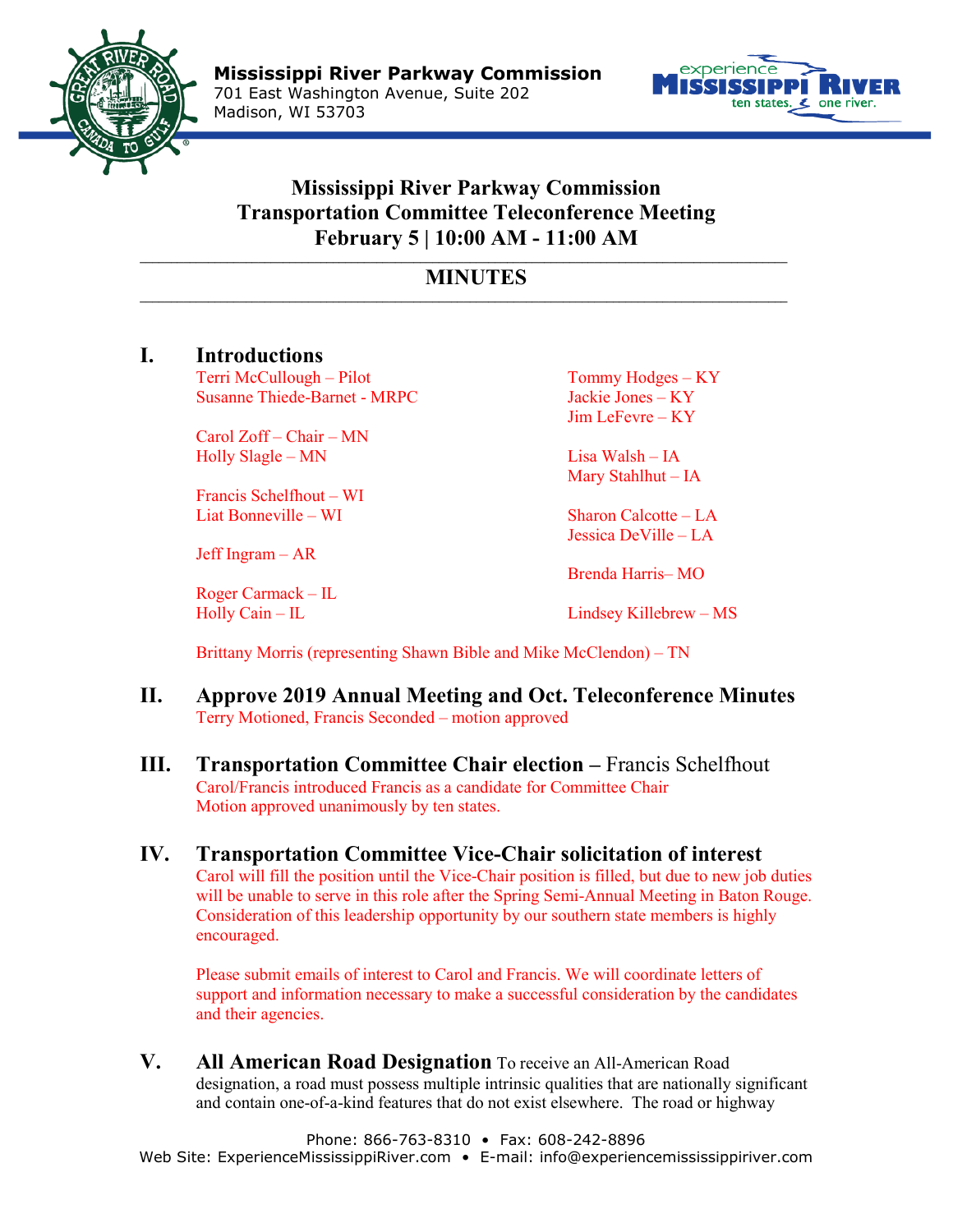



must also be considered a "destination unto itself." That is, it must provide an exceptional traveling experience so recognized by travelers that they would make a drive along the highway a primary reason for their trip.

Questions regarding matching 2 intrinsic qualities or primary intrinsic qualities –– can states have 1 common to all ten states and 1 specific to their state or 2 matching intrinsic qualities for all ten states?

Per [https://www.fhwa.dot.gov/hep/scenic\\_byways/nominations/2020\\_nsb\\_omination\\_application\\_questions.pdf](https://www.fhwa.dot.gov/hep/scenic_byways/nominations/2020_nsb_omination_application_questions.pdf) guidance "For multi-jurisdiction nomination applicants seeking designation as an All-American Road, at least one of the two primary intrinsic qualities cited must match the qualities submitted by the other jurisdictions seeking designation. The applicant may cite the second intrinsic quality as specific to their segment of the byway."

Also, questions about the number of examples? Is it 8 per intrinsic quality or 16 total, with applicant choice of how they split the examples.

Recommend 8 per intrinsic quality to be best prepared – we can always eliminate, and it follows : [https://www.fhwa.dot.gov/hep/scenic\\_byways/nominations/2020\\_nsb\\_omination\\_application\\_questions.pdf](https://www.fhwa.dot.gov/hep/scenic_byways/nominations/2020_nsb_omination_application_questions.pdf) guidance that says, "For the All-American Road designation, identify **up to 16 features** (i.e., points of interest, sites or events) in sequential order along your byway that support the Intrinsic Qualities you have identified for nomination."

a. February 13 the FHWA NSB/AAR application portal will open at: [https://www.fhwa.dot.gov/hep/scenic\\_byways/nominations/.](https://www.fhwa.dot.gov/hep/scenic_byways/nominations/) There will be a webinar on the application process for byway leaders that all are encouraged to sign up for, and others for state coordinators and FHWA Points of Contact. Try to participate to learn firsthand what is required.

February 26 [https://collaboration.fhwa.dot.gov/dot/fhwa/WC/Lists/Seminars/DispForm.aspx?ID=2242&Source=https%3A%2F%2Fcollaboration%2Efhw](https://collaboration.fhwa.dot.gov/dot/fhwa/WC/Lists/Seminars/DispForm.aspx?ID=2242&Source=https%3A%2F%2Fcollaboration%2Efhwa%2Edot%2Egov%2Fdot%2Ffhwa%2FWC%2Fdefault%2Easpx) [a%2Edot%2Egov%2Fdot%2Ffhwa%2FWC%2Fdefault%2Easpx](https://collaboration.fhwa.dot.gov/dot/fhwa/WC/Lists/Seminars/DispForm.aspx?ID=2242&Source=https%3A%2F%2Fcollaboration%2Efhwa%2Edot%2Egov%2Fdot%2Ffhwa%2FWC%2Fdefault%2Easpx)

- b. May 15 is the deadline for applications, State DOTs may have earlier deadlines (see attached for deadlines in each state as of this teleconference).
- c. Confirm which states are intending to seek AAR All ten states indicated they will apply for the AAR designation.

Teleconference follow up: See attached Excel spreadsheet/table and correct or complete your state's information, providing contacts and other details. Save the file with your state's initials and return to Francis by February 26.

Carol and Francis plan to coordinate a three-way telephone conversation with each state after the February  $26<sup>th</sup>$  webinar to access needs and opportunities to support each state on an individual basis.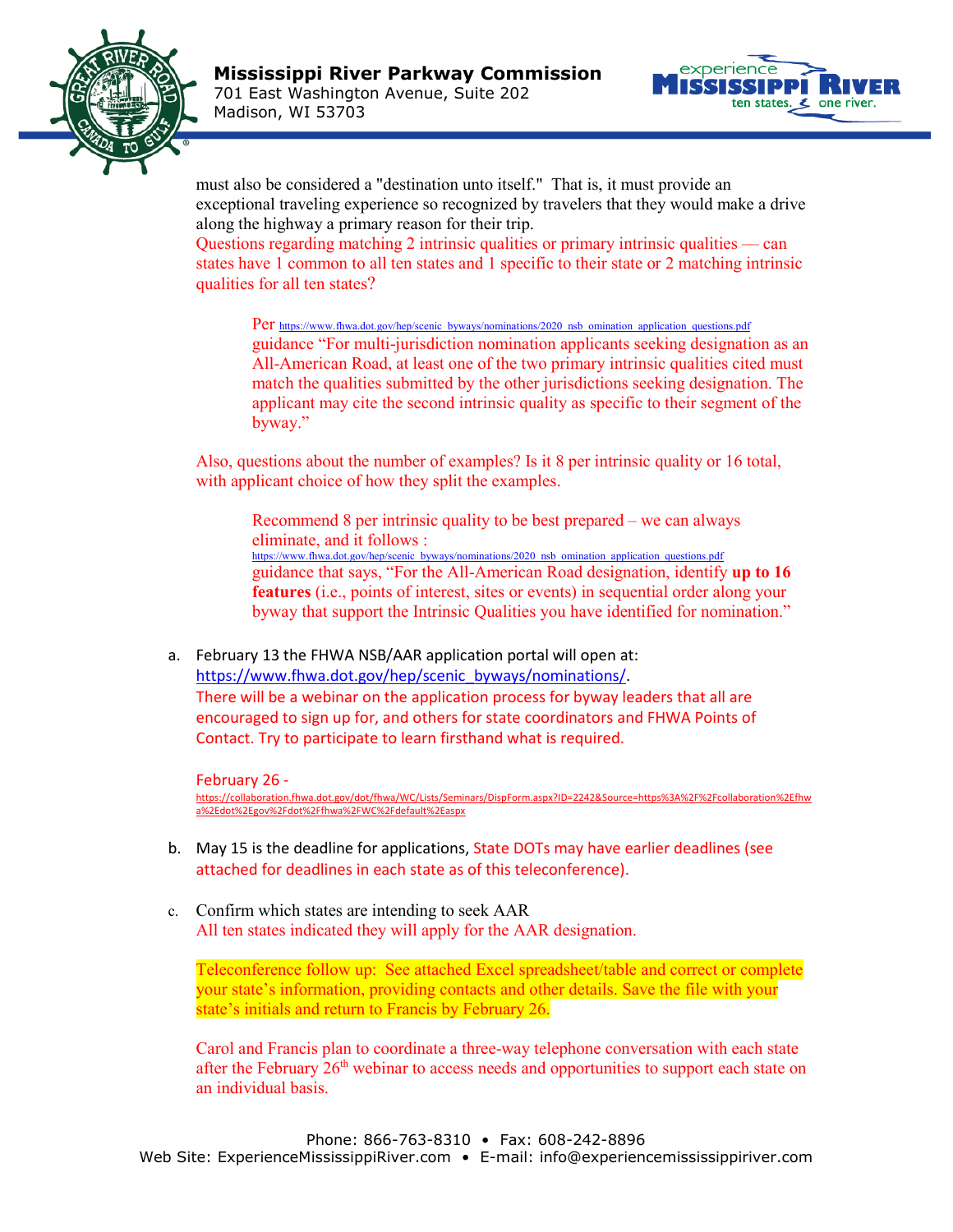



- d. Each state to find and review their GRR NSB application as a basis to apply per [https://www.fhwa.dot.gov/hep/scenic\\_byways/nominations/2020\\_nsb\\_omination\\_applica](https://www.fhwa.dot.gov/hep/scenic_byways/nominations/2020_nsb_omination_application_questions.pdf) [tion\\_questions.pdf](https://www.fhwa.dot.gov/hep/scenic_byways/nominations/2020_nsb_omination_application_questions.pdf) Many states have found and are reviewing their NSB application.  $KY - is$  missing their NSB application and corridor management plan – they only allow local municipalities to apply or non-profits. They will do some looking with Norma and FHWA to see if anyone still has a copy. National Office will review their files as well and will let us know if they have a copy of KY or other states's application or CMPs. It was noted that National Office should develop a repository of the CMPs and AAR applications going forward.
- e. Review original Historic sites highlighted in NSB application, update if needed to meet national significance requirement (up to 8) Review NSB application but, consider others that may have developed since the original NSB application. They must be of national or international importance
- f. Identify Cultural intrinsic sites/resources that meet national significance requirement (up to 8) Must be of national or international importance
- g. Common application content:
	- i. one-of-a-kind features must relate to the Mississippi River The Mississippi River is a one-of-a-kind feature with national and international significance. The river's characteristics will likely differ from one state to the next – but we should work to have some element of common thread. Carol will provide a first draft of common description for consideration by all.
	- ii. Primary photo each state meeting high resolution requirement. Resolution requirements in the application guidance. Should the picture be of the river itself or of the attraction? The picture should try to include both the River and the Place if at all possible.
	- iii. Statement of qualification National Significance (All-American Road) explain and justify what is special, significant or unique about your byway in relation to the two (2) primary Intrinsic Qualities, and why the road is considered a destination unto itself. 750 words – and offer to assist with this if requested
	- iv. Route information Length, Description, Federal Lands, Route Map, and Continuity. Update national nomination. Map, ESRI/GIS, DOTs could likely be a good source for some of this information
	- v. Route conditions Vehicle Accommodations, Travel Restrictions, Seasons, and Safety. Update as needed from the national nomination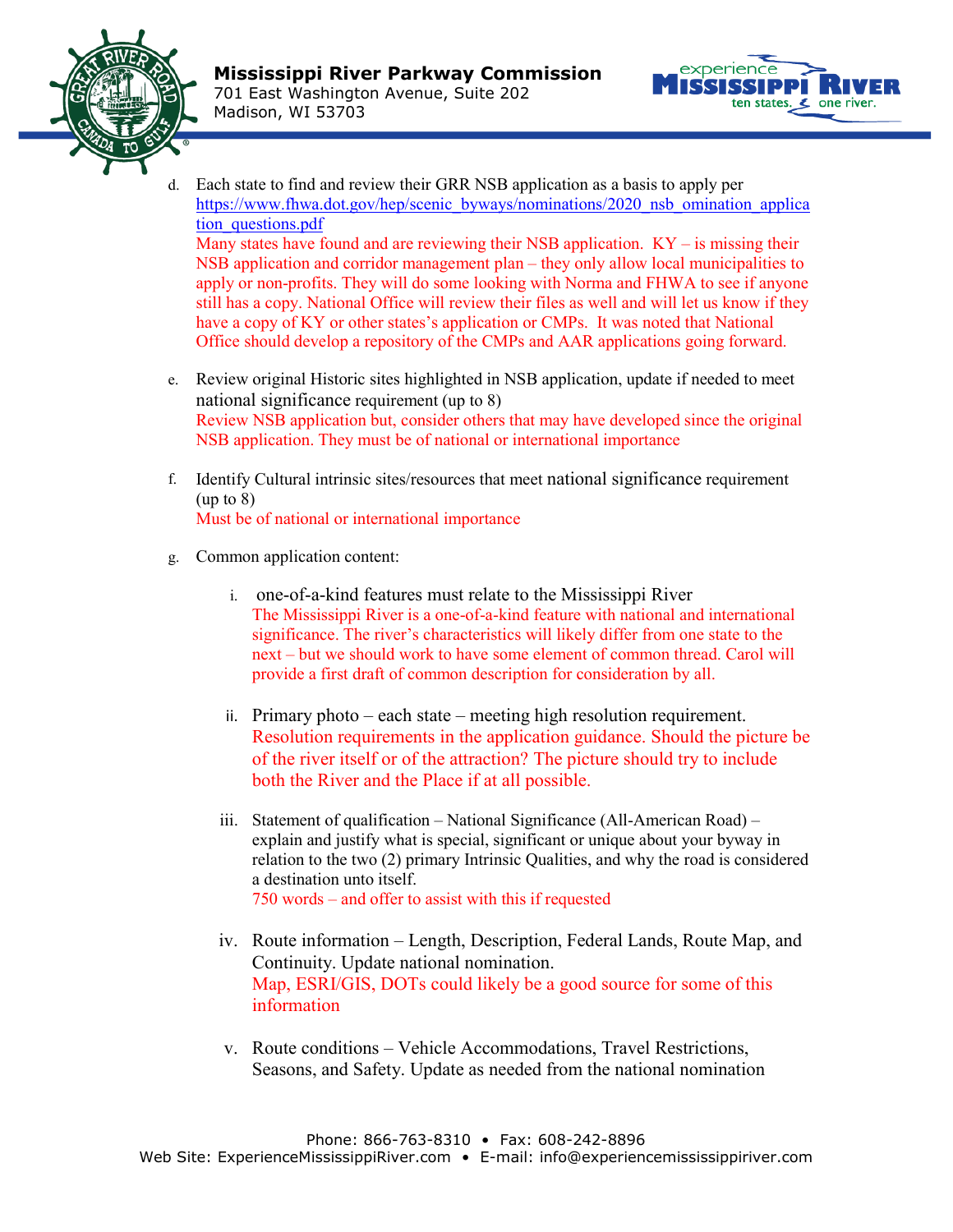



Use nomenclature as utilized in application and application guidance. DOTs might be a good resource

- vi. Travel experience Getting to the byway, Traveler services, Intrinsic qualities, Storytelling. Update as needed from the national nomination
- vii. Planning/Sustainability Community support, CMP, Byway Organization. Include AAR meetings, letters of support from communities, US Senators and Congressmen along the GRR. Community Support should be pursued by local commissions. The multijurisdictional applications having each jurisdiction apply, does not necessarily require each tribal, federal or local jurisdiction to submit an application. Letters of support will likely suffice.

In a response directly for Danielle Blackshear (FHWA): The requirement for multi-jurisdiction nominations applies when more than one State, Federal Land Management Agency (FLMA), or Indian tribe has jurisdiction over the road or responsibility for managing the road. Historically, this has applied for multi-state byways seeking designation.

> Consider who has jurisdiction/responsibility over the road. The important thing is that you can demonstrate support and coordination with those jurisdictions for nominating the byway. If this is the case, the State may submit a single application. (Carol's note: This is where letters of support can document the agency/tribe support and coordination)

You may nominate the GRR for All-American Road designation separate from the remaining 9 states. If designated, the state's GRR would still be considered part of the 10-state Great River Road, the state's portion would just be classified as an All-American Road while the remaining byway would be classified as a National Scenic Byway if not all ten states receive the AAR designation. However, it may be helpful to coordinate with the other 9 states as this may impact the overarching 10-state byway story.

To help provide general guidance to each of the state commissions and encourage FHWA webinar participation, please see the attached Word document (drafted for MN-MRPC, but feel free to modify for your state).

viii. Corridor Management Plan –state CMP and the 10-state CMP. Note: use updated 10-state CMP which includes a strategy to apply for All-American Road designation.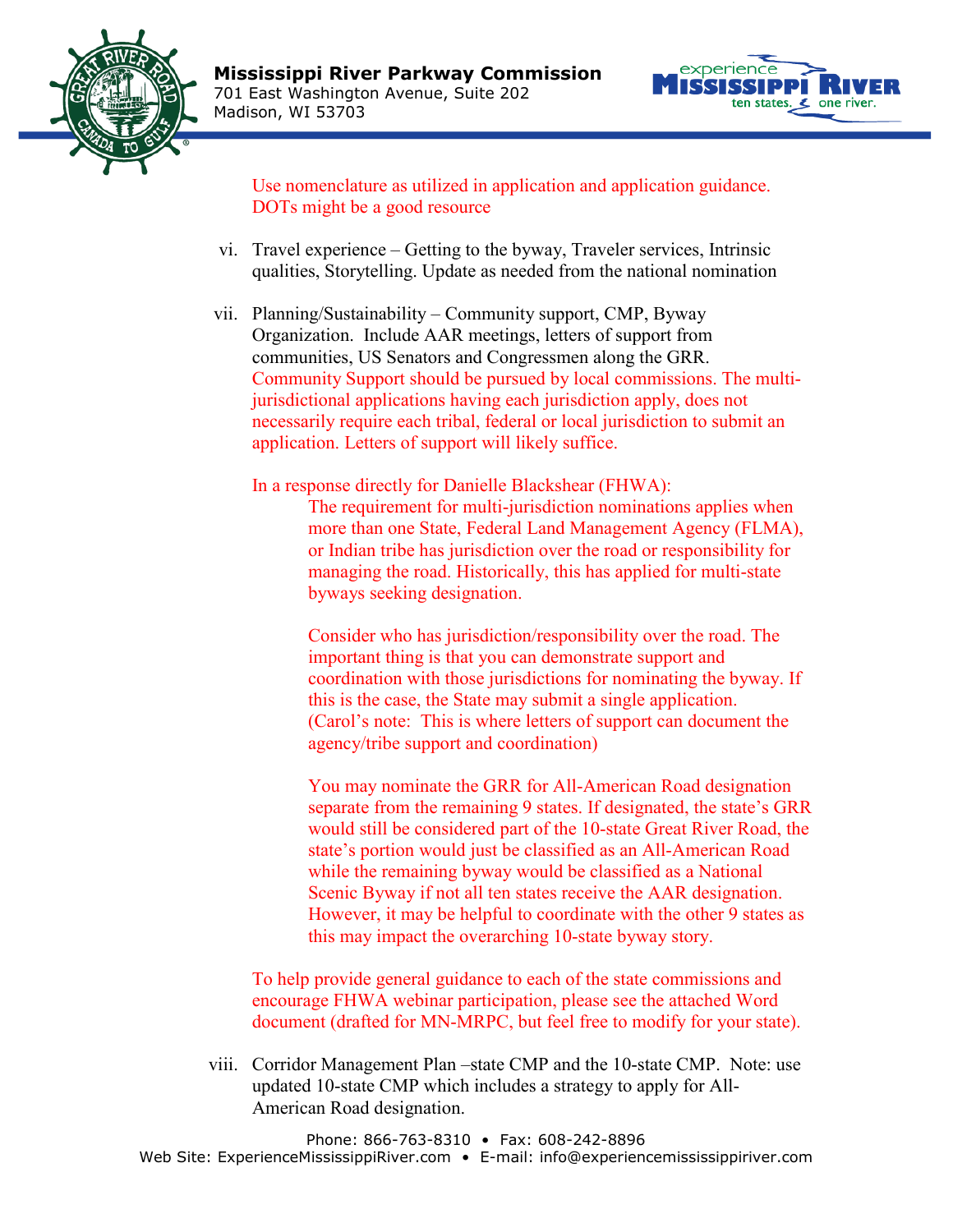



10 State Corridor Management Plan has been amended to support seeking AAR status if nominations were opened. This amended plan has been posted on the www.MRPCMembers.com website

- ix. Additional Requirements for All-American Road Nomination Submissions
	- 1. A narrative on how the All-American Road would be promoted, interpreted, and marketed in order to attract travelers, especially those from other countries. The agencies responsible for these activities should be identified. 10 state commission, local commission and other ways of marketing/interpreting
	- 2. A plan to encourage the accommodation of increased tourism, if this is projected. Some demonstration that the roadway, lodging and dining facilities, roadside rest areas, and other tourist necessities will be adequate for the number of visitors induced by the byway's designation as an All-American Road. Existing facilities and capacities (not reached yet) – room to grow and other ways that facilities are being grown.
	- 3. A plan for addressing multi-lingual information needs. 10 state commission will provide some information regarding MRC international marketing, also include information on the GRR app.
	- 4. A demonstration of the extent to which enforcement mechanisms are being implemented in accordance with the corridor management plan. CAPX2020 (high voltage distribution lines), mining/quarries, visual restrictions, visual resource protection plans/processes, and scenic easements are a few examples
- h. Coordination with MRPC Standing Committees and BOD Vet, Add or Editor Reviews by Standing Committees and BOD as requested or determined beneficial

## **VI. Great River Road Ten-State Corridor Management Plan**

- **a.** Revision on Page 13, **7. Great River Road Organization – Mississippi River**  Parkway Commission Revised to add: G. If FHWA opens nominations, the MRPC will seek All American Road designation in all ten states. Reviewed these changes
- **b. GRR alignment and GRR wayshowing**: tabled due to AAR application priority